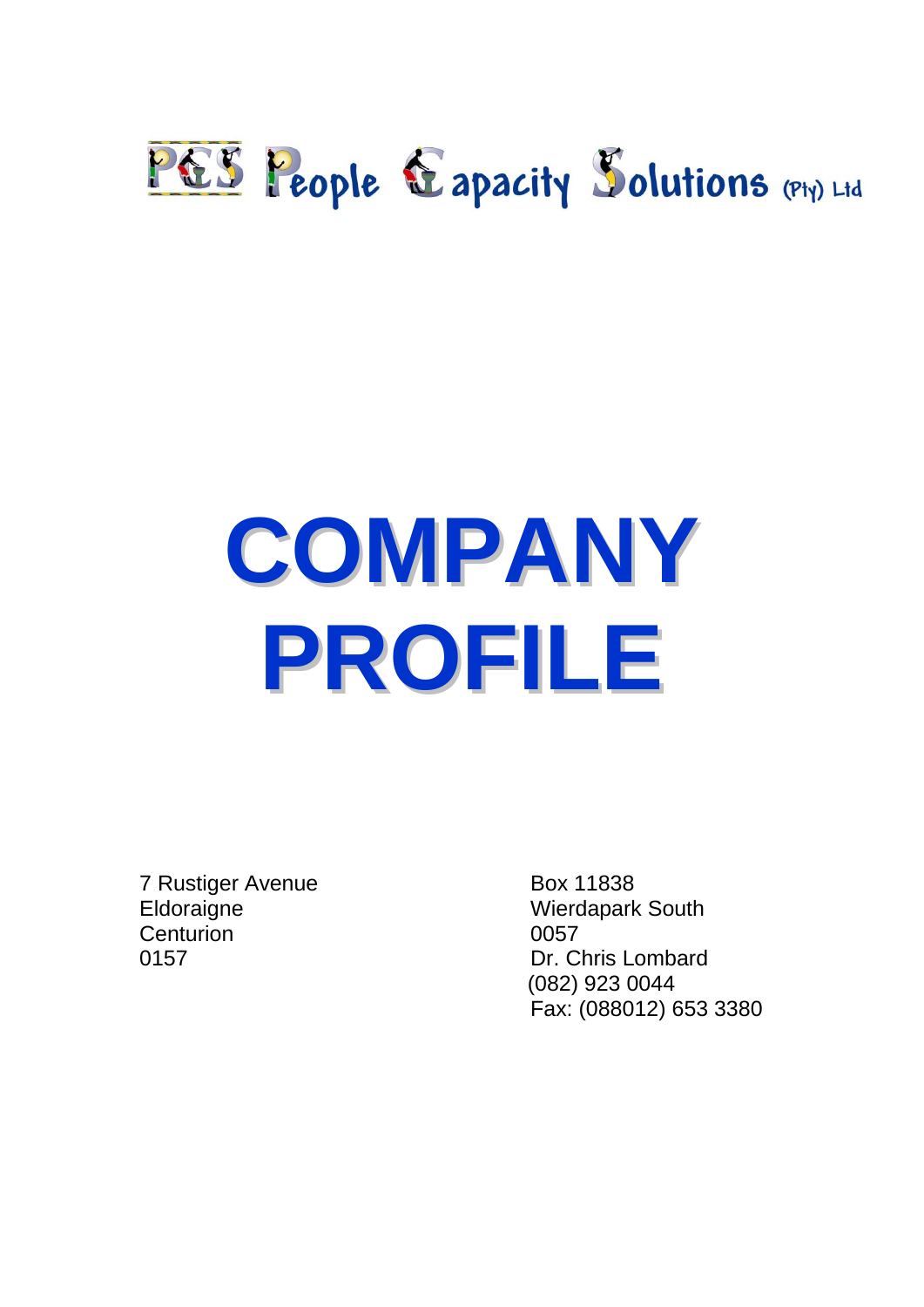## **People Capacity Solutions Company Profile**

| <b>Contents</b>                        | Page |
|----------------------------------------|------|
| <b>Table of Contents</b>               | 2    |
| <b>Business Purpose</b>                | 3    |
| Background                             | 3    |
| <b>Structure</b>                       | 4    |
| Value Proposition                      | 4    |
| Methodology                            | 5    |
| <b>Professional Services</b>           | 5    |
| Assessments<br>п                       | 5    |
| Recruitment<br>٠                       | 7    |
| <b>Performance Coaching</b><br>Ξ       | 8    |
| <b>Training and Development</b><br>п   | 9    |
| <b>Job Analysis and Profiling</b><br>Ξ | 12   |
| <b>Organisational Development</b><br>п | 12   |
| People                                 | 14   |
| <b>Clients</b>                         | 17   |
| <b>Contact Details</b>                 | 18   |

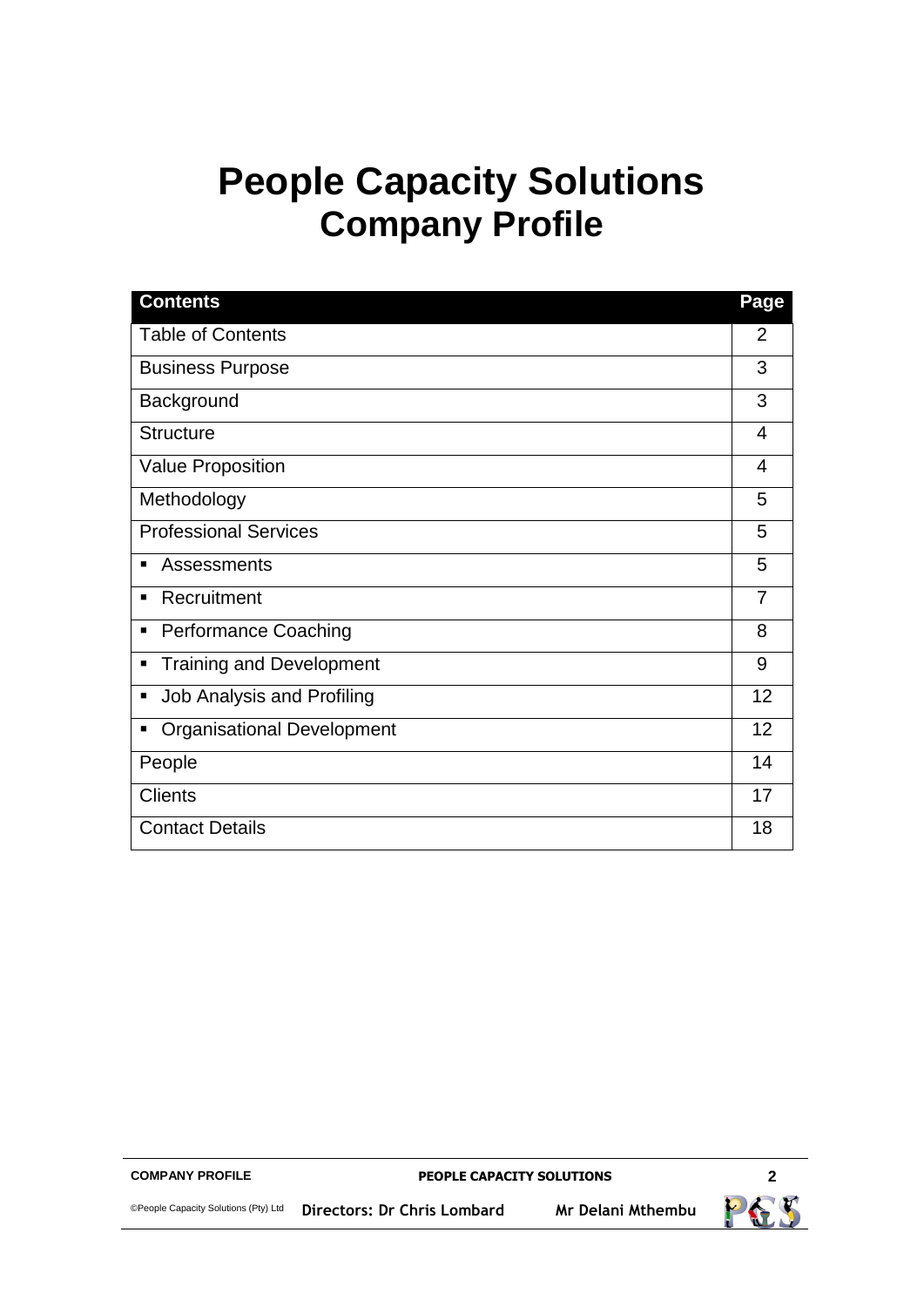#### **BUSINESS PURPOSE**

**People Capacity Solutions provides integrated solutions that aligns individual and organisational objectives.**

#### **BACKGROUND**

**People Capacity Solutions (Pty) Ltd (PCS)** is a firm of Management Consultants. Although consulting as part of a larger consulting group since 1996, **PCS** was established in 1999 to optimise synergies able to meet specific human resource development needs of contemporary organisations. As a **level 3 BEE** company and registered provider with the **Services Seta (No. 0467) PCS** employs and contracts professionals who are experienced consultants and facilitators specialising in optimising the capacity of people in both the private and public sectors.

The majority of the **PCS** private sector clients are market leaders. We are privileged to support these organisations through tailored interventions ensuring competent people in the process who contribute to sustaining growth and profitability.

Our focus is on providing best-practice organisational development, career development and training and development solutions which enhance both individual and organisational competence. Our interventions are competenceand outcomes-based, focusing on enabling delegates to apply acquired skills, knowledge, attributes and attitudes in the organisation-specific conditions and circumstances.

Feedback from our clients prove that our HRD interventions surpass the traditional training role, by focusing on all related individual and organisational aspects both prior to, and after delivering tailored training programmes.

PCS has international experience facilitating best practice solutions in six firstworld countries.

| <b>COMPANY PROFILE</b>               | <b>PEOPLE CAPACITY SOLUTIONS</b> |                   |  |
|--------------------------------------|----------------------------------|-------------------|--|
| ©People Capacity Solutions (Pty) Ltd | Directors: Dr Chris Lombard      | Mr Delani Mthembu |  |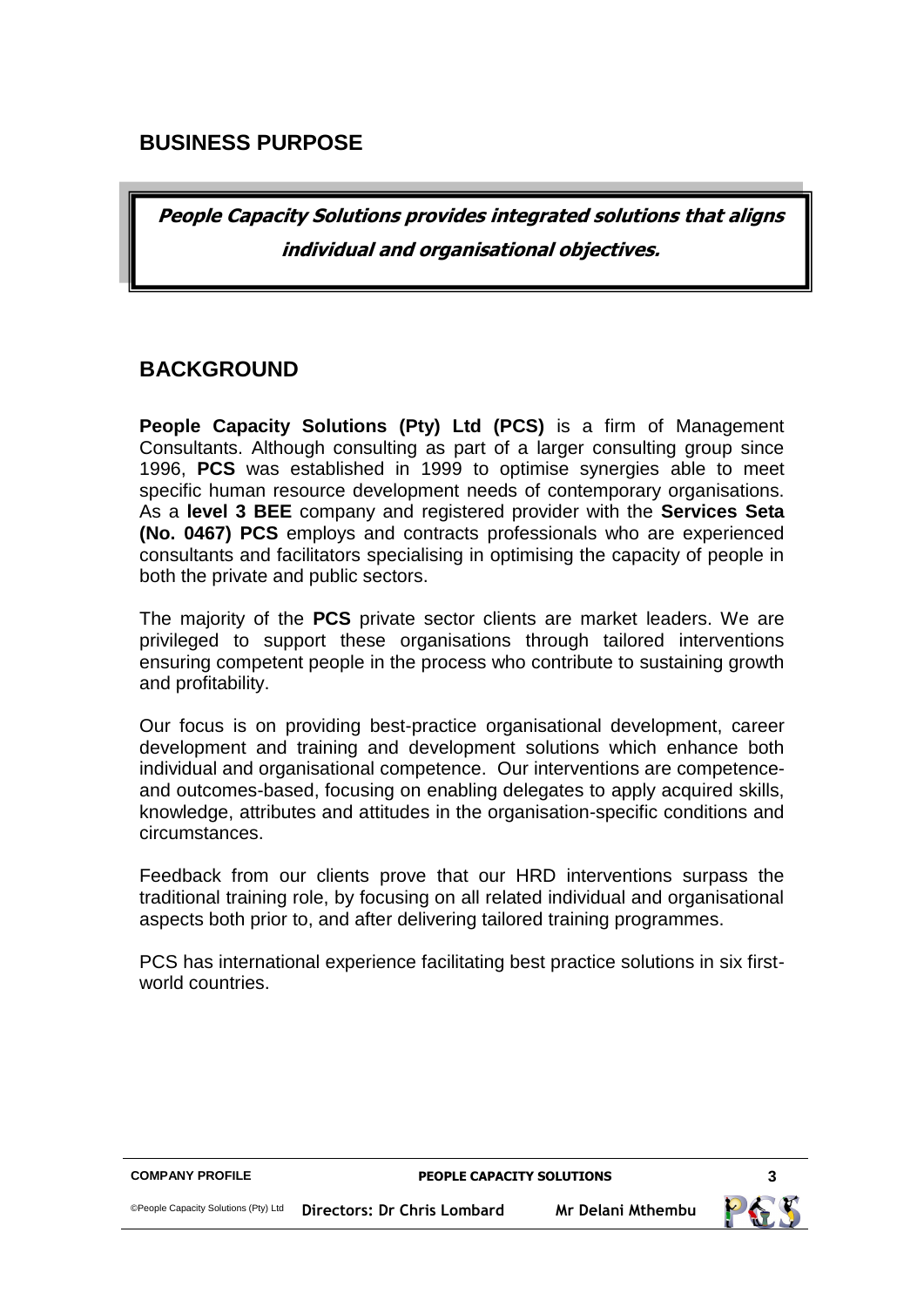### **STRUCTURE**

The simplistic but effective structure of People Capacity Solutions can be illustrated as follows:





## **VALUE PROPOSITION**

People Capacity Solutions is an ambitious consulting firm priding ourselves in our tangible achievements with clients from a variety of industries. We offer our commitment to clients through a value proposition that is based on the following five pillars:

- **EXTERENDER ARE:** Return on Your Service Investment. Our clients are able to measure the return on investment of services rendered in the short-term as well as in the long-term. This makes it easy for our clients to trust us when we recommend solutions requiring investment in services that cannot be assessed prior to payment.
- **Intellectual Property**. Our products, processes and methodologies have been developed by ourselves. We understand our products and services and are able to tailor them to optimize results in your business.

| <b>COMPANY PROFILE</b>               | <b>PEOPLE CAPACITY SOLUTIONS</b> |                   |  |
|--------------------------------------|----------------------------------|-------------------|--|
| ©People Capacity Solutions (Pty) Ltd | Directors: Dr Chris Lombard      | Mr Delani Mthembu |  |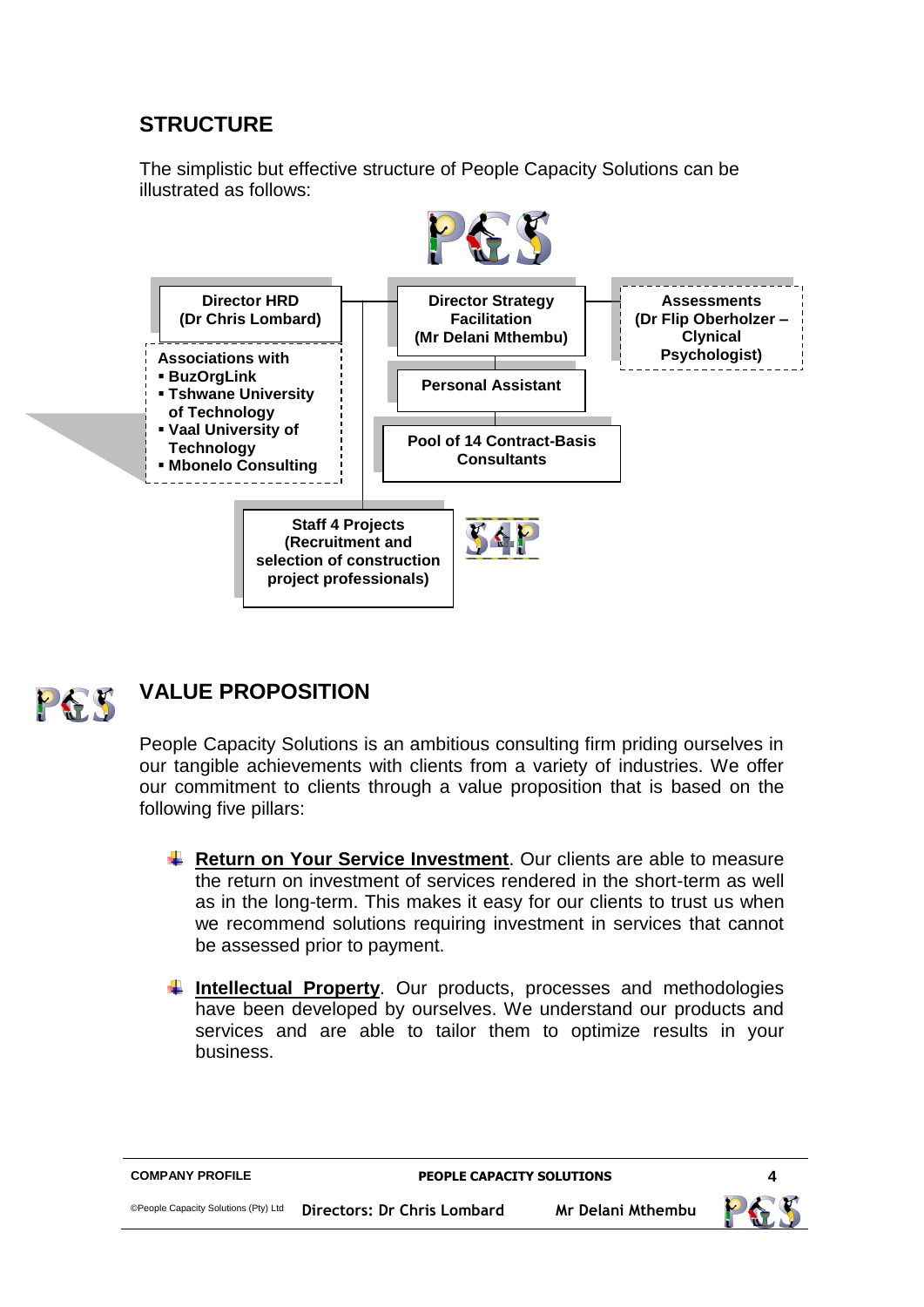- **Trusted Advisors**. We are trusted advisors to our clients telling what them they should know and not what they want to know. We do not only market services and people that can deliver – we consult with our clients and advise them on what's best for them and not for us.
- **Strategic Partners**. We are strategic partners to world-class organisations assisting them in their growth. We are committed to be strategic partners with any organisation with a need to grow.
- **Ensure Capacity**. Our interventions ensure competent employees in the workplace resulting in organisational growth and sustainability.

#### **OUR METHODOLOGY** PES

People Capacity Solutions develops customised solutions. We start by working with the client to fully *understand* the client's needs. We use our organisational audit techniques as well as a number of **assessment** tools to provide insights and information on both the organisation and the individual. We thus **link** organisational needs (strategy, HR objectives, etc.) with the needs of the individual (current role demands, job competencies and future role demands).

Then, together with the client, we *design* a range of suitable interventions that will provide sustainable solutions, and we **tailor** organisational and **individual HRD plans** that are customised for the particular employees, their learning style and the contextual needs of the organisation. Furthermore, we work with the client to **implement** these solutions, and evaluate the **impact** of our interventions.

Our **recruitment** division only services client to whom we consult. We have adopted this strategy due to the fact that our consulting experience provides valuable insights in terms of the type of person suitable for the specific culture and environment.

#### PES **PROFESSIONAL SERVICES**

People Capacity Solutions structures interventions to add value to organisational effectiveness. We believe in an integrated approach whereby the individual competencies are compared to the required organisational competencies in order to determine the capacity of the employees to perform. PCS creates customised, organisation-specific interventions that focus on developing people and organisational capacity.

| <b>COMPANY PROFILE</b>               | <b>PEOPLE CAPACITY SOLUTIONS</b> |                   |    |
|--------------------------------------|----------------------------------|-------------------|----|
| ©People Capacity Solutions (Pty) Ltd | Directors: Dr Chris Lombard      | Mr Delani Mthembu | PG |

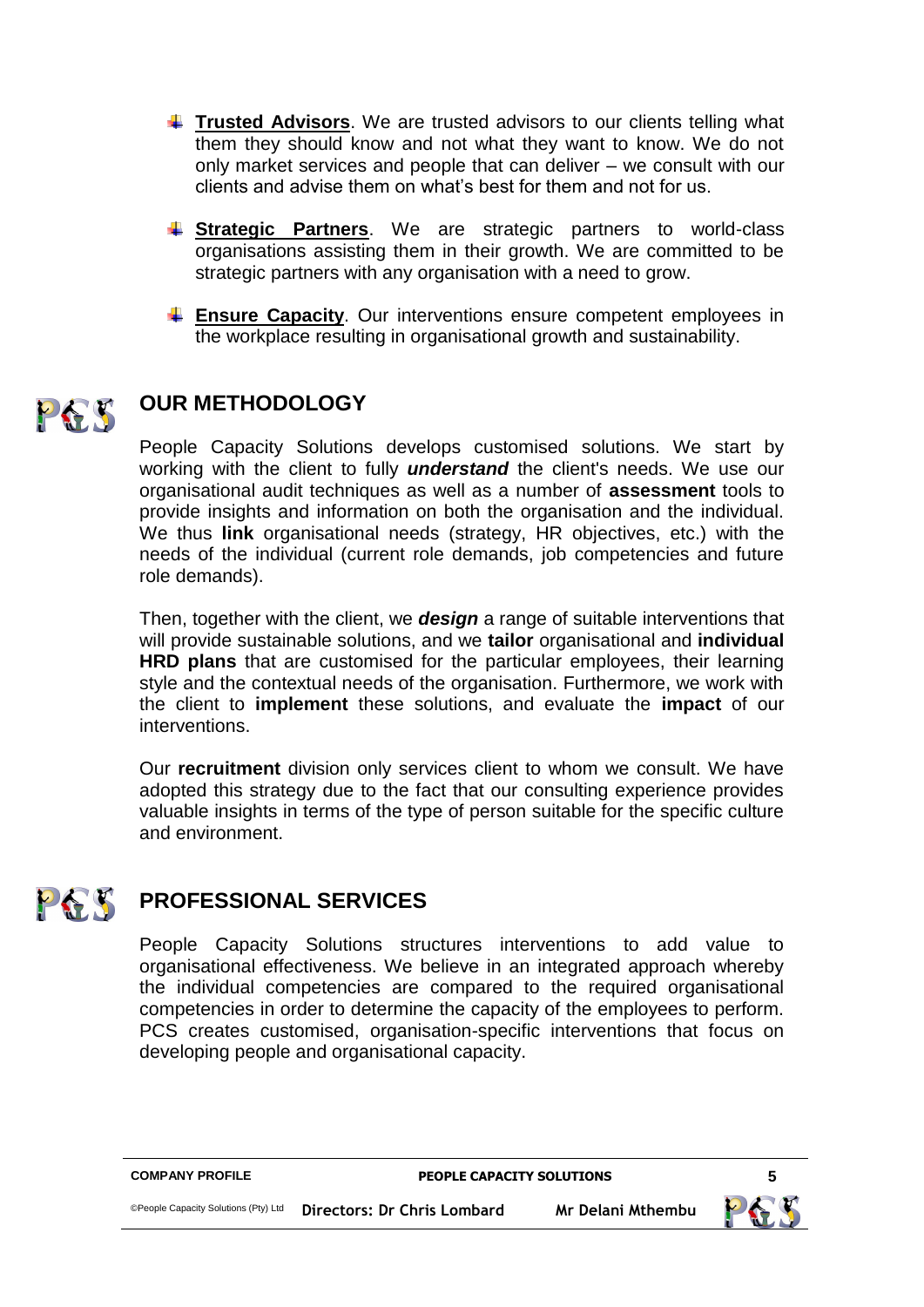

- Culture-friendly individual assessments (all organisational levels)
- Assessment of potential
- Assessment against job requirements for promotion and/or recruitment
- □ Training Needs Analysis
- □ Skills Audits

#### **Assessment Instruments:**

**The Wheel®**. A culture friendly assessment instrument ensuring a comprehensive understanding of the individual. The following dimensions are assessed:

- □ Cognitive style
- **Emotional intelligence**
- □ Personal drive and resilience
- **D** Motivation
- Willingness and ability to take control
- □ Proneness to take initiative
- Strategic potential
- □ Coping efficiency (both cognitive and emotional coping)

**APIL B**. This instrument was developed in South Africa by Dr Terry Taylor and assesses a person's potential to learn and develop. PCS also uses this assessment instrument to determine specific potential and abilities in individuals. The APIL assesses the following dimensions:

- □ Conceptual ability
- Speed of work
- Accuracy of work
- **D** Flexibility
- **Learning curve**
- □ Memory and understanding

**Management Assessment Centres**. Management assessment centres are internationally recognised to assess the following management-specific dimensions:

- Innovative thinking
- Analytical ability
- Judgement
- **People utilisation**
- □ Task structuring
- Planning and organising
- □ Control
- □ Empathy

#### **COMPANY PROFILE PEOPLE CAPACITY SOLUTIONS 6**

©People Capacity Solutions (Pty) Ltd **Directors: Dr Chris Lombard Mr Delani Mthembu**

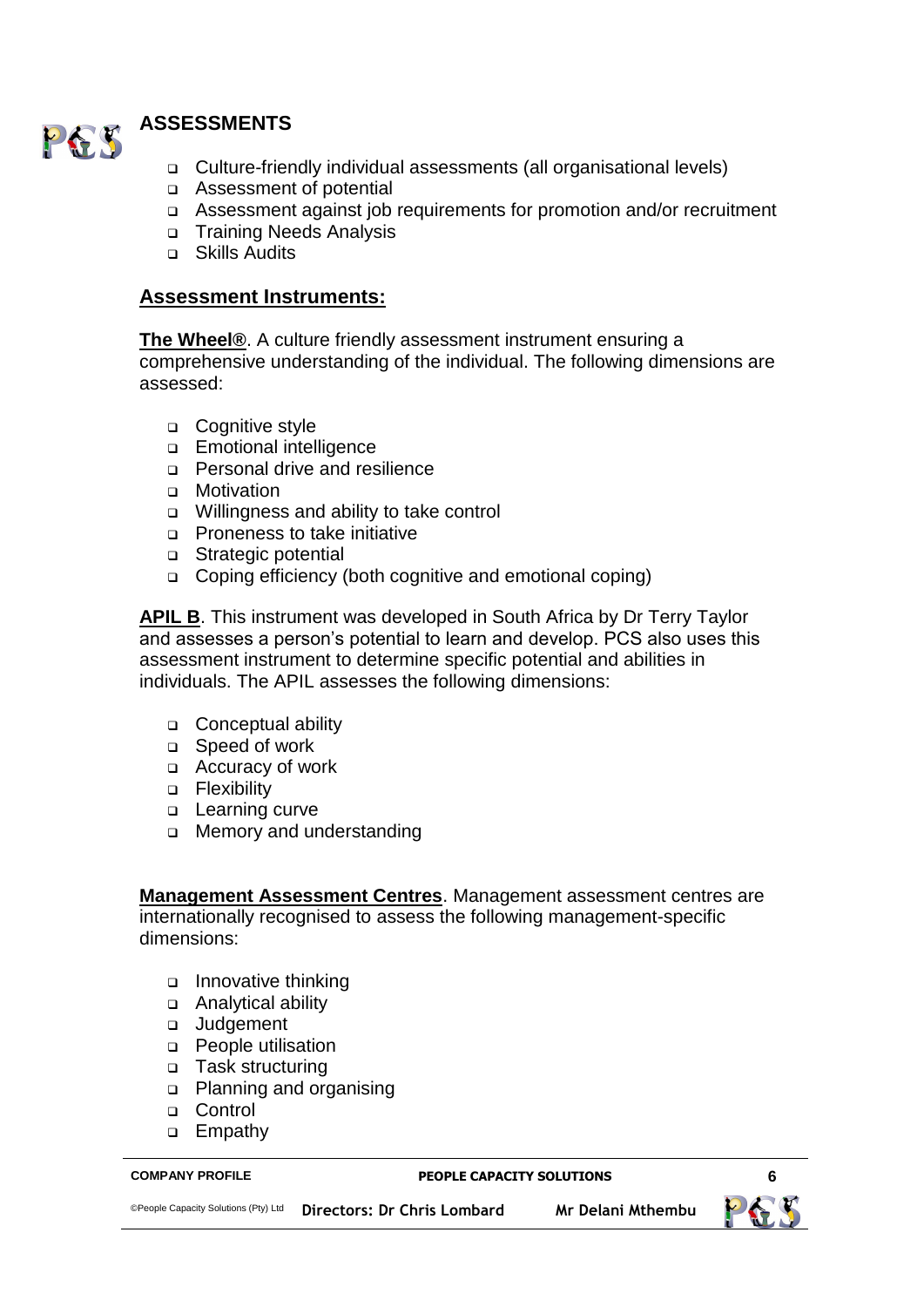- □ Communication
- □ Tenacity
- □ Reasoning ability
- **D** Flexibility
- Client orientation

#### **Counselling and Career Development** . We use the abovementioned to provide:

- □ Individual feedback on assessments
- **Employee counselling**
- Formulation of individual development plans
- Career development



#### **RECRUITMENT**

**Staff 4 Projects** is not only a recruitment agency, but forms an integral part of specialists in the global Human Resource environment. We therefore understand the extreme importance of ensuring a competent person in the required position the first time.

**Staff 4 Projects** distinguishes itself from the market in its capacity and expertise to assess candidates and therefore limiting the scope of placing non-suitable candidates.

We specialise in the recruitment and placement of suitable employees nationally as well as globally. We have established ourselves in Management, Sales and Marketing, Human Resource, Office Support, Engineering and Technical.

**Staff 4 Projects** is a division of People Capacity Solutions (Pty) Ltd – a representative (BEE) Human Resource Development consulting. We are an established company priding ourselves in supporting a variety of market leaders in various industries internationally for more than 14 years.

**Staff 4 Projects** is therefore not only a recruitment agency, forms an integral part of specialists in the global Human Resource environment. We therefore understand the extreme importance of ensuring a competent person in the required **position** the first time.

We define competence [© People Capacity Solutions] as "**the ability to apply specific skills, knowledge and personal competencies in organisationspecific conditions and circumstances utilising required tools and equipment in the process**". Our qualified and experienced personnel will therefore strive towards sourcing competent candidates able to perform in your organisation-specific conditions and circumstances.

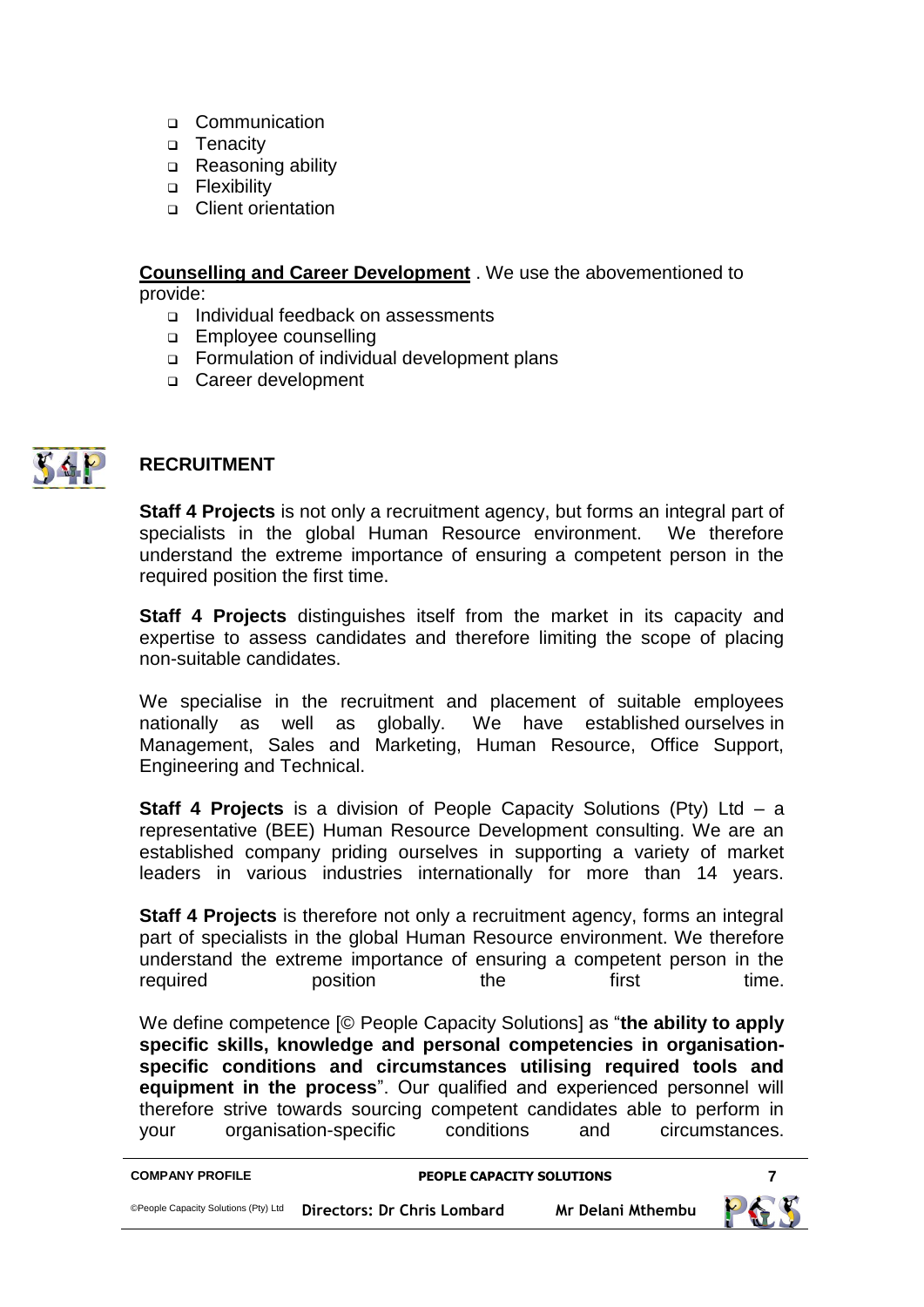We are passionate about our business and determined to provide you with professional support towards achieving organisational strategies.

#### **PERFORMANCE COACHING** PES

Our philosophy and methodology on performance coaching is based on the principle that **coaching is not about creating new people**, but rather to support individuals in becoming more efficient through the development of their potential.

Managers and Executives do not always have days available for development. One-on-one coaching sessions are structured sessions mutually planned **in partnership** with experienced coaches and scheduled according to the needs of the individual as well as availability.

In essence our approach to coaching is pragmatic, combining what the coach know works in practice (from experience in similar, executive and/or consulting roles) with research. People Capacity Solutions coaching is facilitated within a holistic developmental framework based on the principles of *clarity* and *alignment*. Typically our coaching interventions are structured into three phases:

**Clarity**. This phase involves extracting the real issues to be worked with, which may be located either in the individual or within his/her environment. This requires some understanding of that environment and the expectations on the individual. Complimenting this it would be advisable to meet with a strong superior (Sponsor of the Coaching Process, e.g. MD, GM or CEO) to understand the operational dynamics of the company and possible points of leverage for the individual's development.

**Alignment**. This phase refers to ensuring that all current and future factors involved in that person's development are properly considered and integrated/discarded/optimised/reworked (etc.) into the developmental process. Here we make use of a strong psychoanalytic technique and explore the concept and implications of "*misalignment*". Aspects of life coaching often arise at this stage.

**Mapping the Journey**. The next phase flows into meaningful career and personal development planning within the chosen context, in this case the company. We utilise proven methods of developmental (and sometimes evolutionary) psychology during this process

Our **experienced coaches** have been working with Managers and Executives in various industries since 1996. We are privileges to be associated with market leaders in various industries.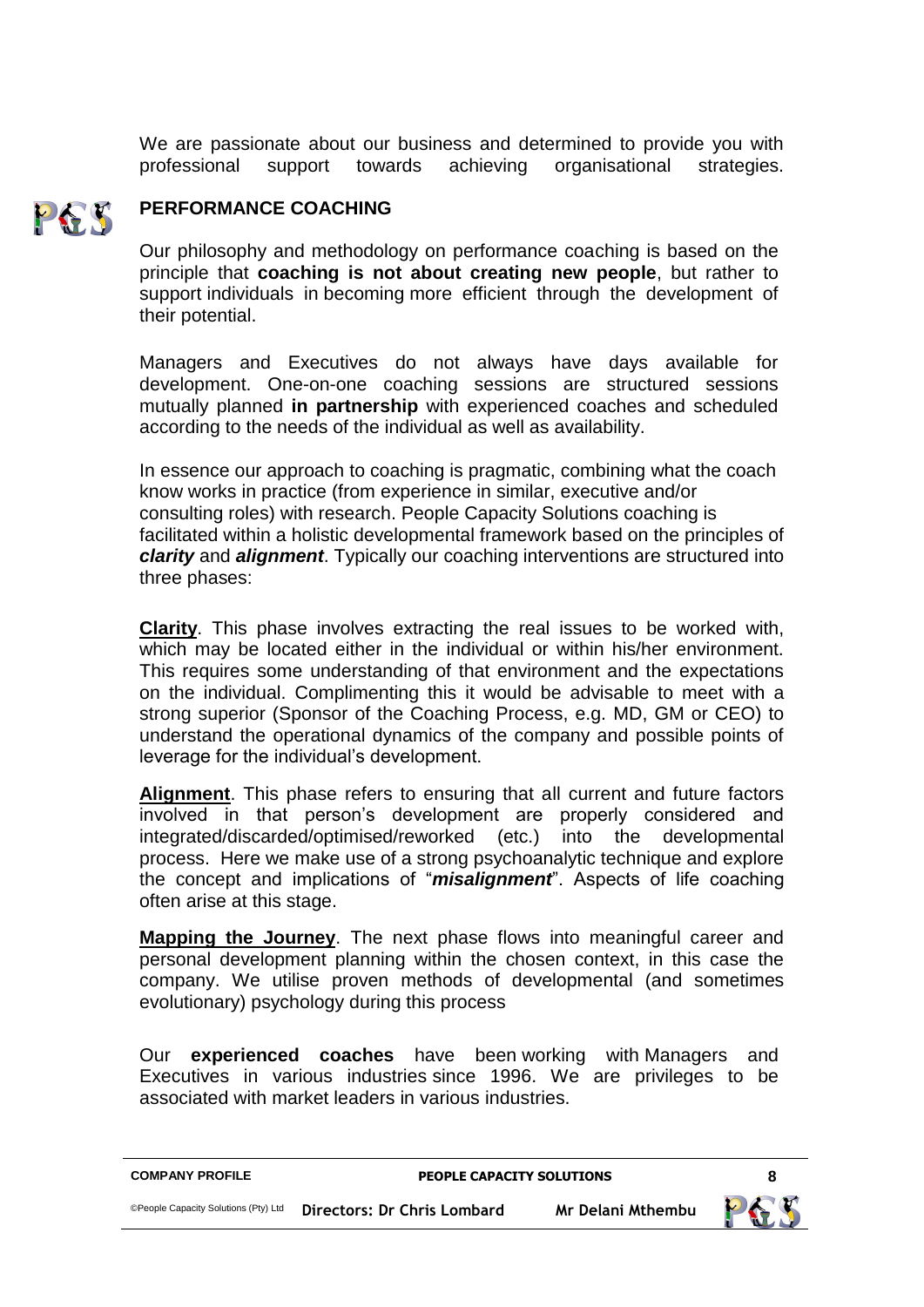Our coaching process uses **your inputs and combines it with scientific analysis** to ensure we address the efficiency holistically - the cause as well as the effect. Sessions are strictly **professional and confidential**.

#### PAY **TRAINING AND DEVELOPMENT**

Training and development programmes are tailored to address the competencies that will ensure specific outcomes per role in the organisation. PCS continually updates its programmes according the most recent national and international trends, thereby ensuring that competence is ensured through up-to-date interventions. **Our interventions are competence-based, implying the assurance of competent employees back in the workplace**.

Our programmes are competence-based and therefore focus on enabling rather than just knowing. **Note**. It should be noted that, although the PCS programmes are registered with the Services Seta, the programmes are currently being aligned with available unit standards. The quality of material has been approved during Seta inspections. On completion of this process the approved amount of credits and NQF levels can be reflected.

#### **Our Management Development Programmes are modularised into four domains:**

PCS conducts free 180-degree needs assessments for the client based on the international standards below. On completion, clients are advised on the list of priorities. All of these modules are facilitated from supervisory to senior management level, based on the complexity and diversity of tasks that managers perform.

| Organisational<br><b>Competencies</b>                    | Interpersonal<br><b>Competencies</b> | <b>Personal</b><br><b>Competencies</b> | <b>Resource</b><br><b>Management</b><br><b>Competencies</b> |
|----------------------------------------------------------|--------------------------------------|----------------------------------------|-------------------------------------------------------------|
| Understanding<br>Organisations as<br><b>Systems</b>      | <b>Motivating People</b>             | <b>Managing Yourself</b>               | Planning and<br>managing a budget                           |
| Understanding the<br><b>Business World</b>               | Leading People                       | <b>Managing Time</b>                   | <b>Managing Projects</b>                                    |
| <b>Networking Skills</b><br>(Internal & External)        | Managing<br>Performance              | <b>Writing Effectively</b>             | Analysing and<br>Utilising Information                      |
| Acting in a<br>Professional and<br><b>Ethical Manner</b> | Communicating<br>Effectively         | Handling stress                        | Financial proficiency                                       |
| Managing Change<br>Implementation                        | Dealing with<br>Conflict             |                                        | <b>Planning Effectively</b>                                 |
| <b>Ensuring Bottom-up</b><br>Change                      | <b>Managing Diversity</b>            |                                        | <b>Solving Problems</b><br>and Taking<br>Decisions          |

#### **COMPANY PROFILE PEOPLE CAPACITY SOLUTIONS 9**

©People Capacity Solutions (Pty) Ltd **Directors: Dr Chris Lombard Mr Delani Mthembu**

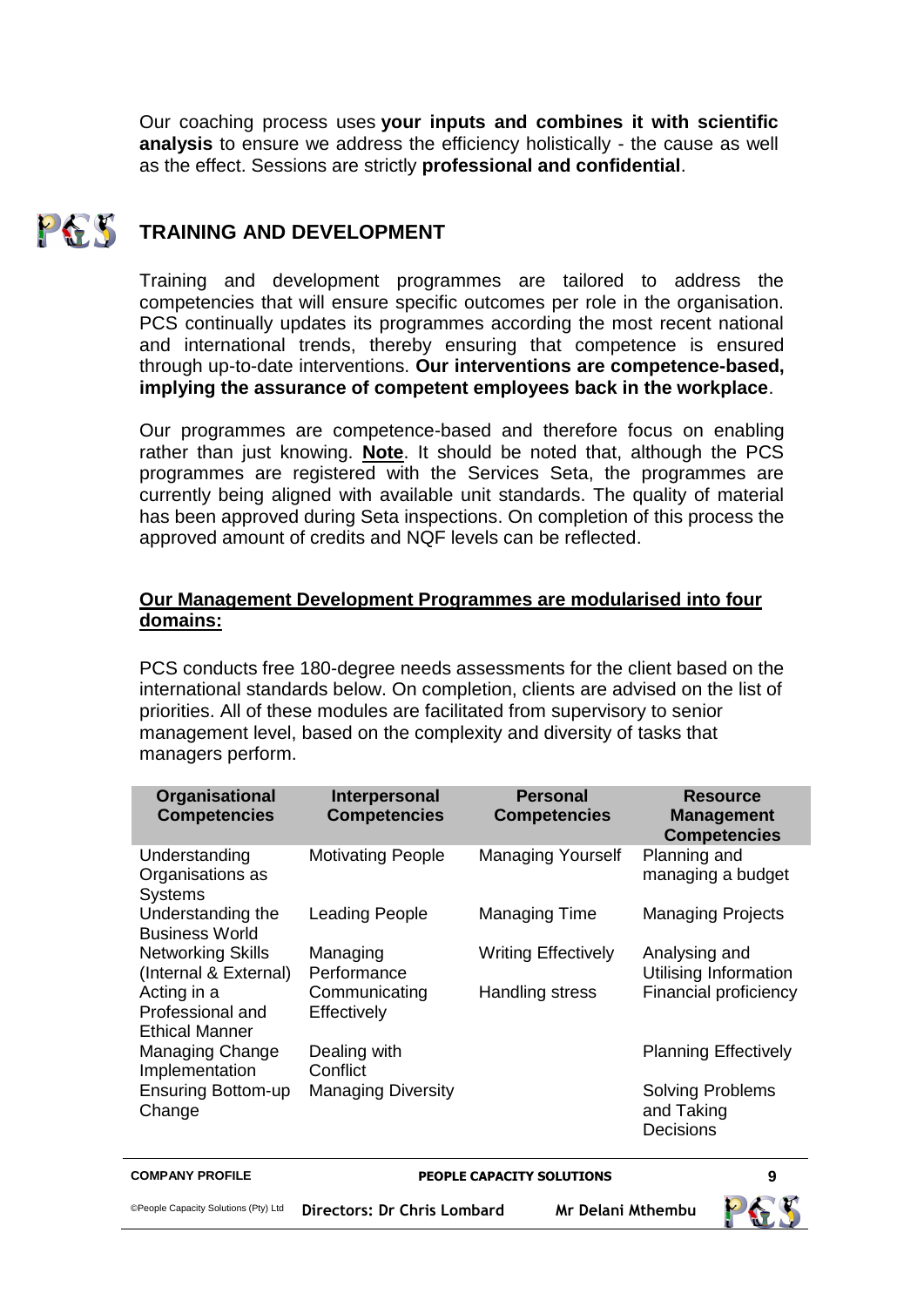| Organisational<br><b>Competencies</b>                                                                          | Interpersonal<br><b>Competencies</b>                                                                              | <b>Personal</b><br><b>Competencies</b> | <b>Resource</b><br><b>Management</b><br><b>Competencies</b>    |
|----------------------------------------------------------------------------------------------------------------|-------------------------------------------------------------------------------------------------------------------|----------------------------------------|----------------------------------------------------------------|
| Focussing on the<br>Customer                                                                                   | Managing<br>Employees'<br>Careers                                                                                 |                                        | Monitoring and<br>Controlling<br>Resources                     |
| Managing within the<br>Law<br><b>Strategic Alignment</b><br>Change Leadership<br>Dealing with<br>Resistance to | <b>Ensuring Healthy</b><br><b>Human Relations</b><br>Mentoring<br>Planning and<br>Facilitating<br><b>Meetings</b> |                                        | Organising<br><b>Resources</b><br>Securing the Right<br>People |
| Change                                                                                                         | Coaching<br>Negotiating                                                                                           |                                        | Developing<br>Employees<br><b>Managing Teams</b>               |
|                                                                                                                | <b>Facilitating Group</b><br>Dynamics                                                                             |                                        |                                                                |

#### *Other Training Programmes*

Dr Chris Lombard developed a **Change Leadership Programme** enabling managers to **deal with resistance to change and to lead effective change**. This competency-based programme allows managers to assess themselves against the required competencies. On the identification of the needs, tailored training and development interventions can be launched. Application of the intervention fosters a culture of bottom-up change in organisations. **This programme is currently being run internationally with physical as well as virtual teams with great success.**

The **Personal Empowerment & Self- Management Programme** recognises self-management as one of the key competencies required by the contemporary manager. It is based on the **principle** that *you cannot manage others if you cannot manage yourself*. This principle commences with understanding yourself and what makes you ineffective and inefficient.

The **Behavioural Excellence Programme** is about people and their behaviour: it creates insight about those behaviours that cause conflict, resentment, irritation, and misunderstanding, but most importantly, it teaches the competencies necessary to maximise co-operative relationships. This programme focuses on different behaviour styles, your mindset, positive reinforcement, empathic listening, and managing interpersonal demands, giving and receiving criticism and managing anger in conflict situations. **By changing peoples' behaviour, PCS improved a region in Eskom's safety record from being last in the country to being top in the country.** Through this intervention PCS also increased productivity in divisions of Nedcor, Sasol, Unilever Channel Management, Tiger Brands Field Services and Sun International.

| <b>COMPANY PROFILE</b>               | <b>PEOPLE CAPACITY SOLUTIONS</b> |                   | 10  |
|--------------------------------------|----------------------------------|-------------------|-----|
| ©People Capacity Solutions (Pty) Ltd | Directors: Dr Chris Lombard      | Mr Delani Mthembu | PAK |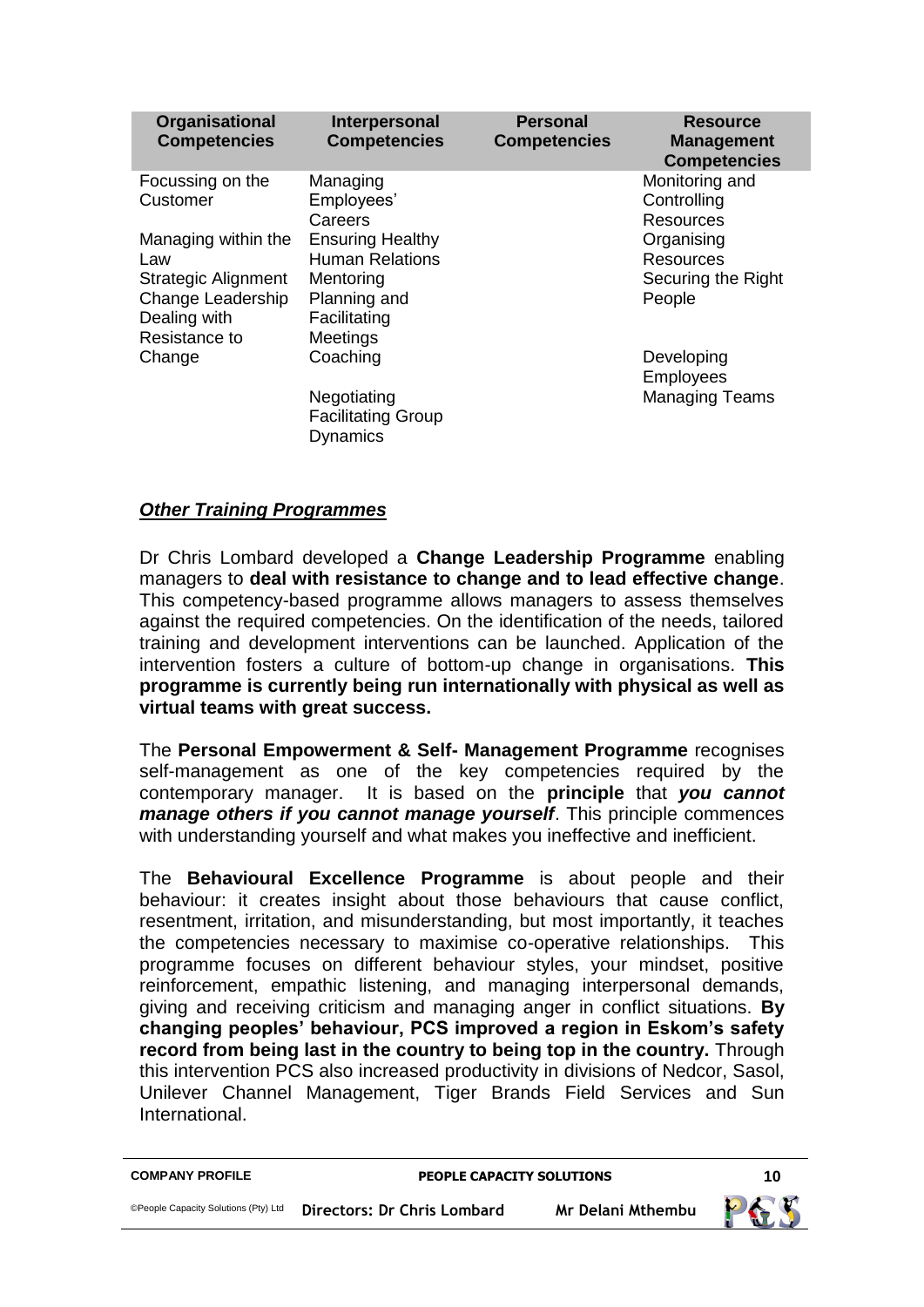The **Personal Resilience Programme** (coping efficiency) is unique in its kind in South Africa. This programme empowers individuals to embark on active coping strategies within their personal abilities. This programme is a competency-based programme and not a form of therapy. *Research highlighted that lack of coping with stress results in increased absenteeism, lower productivity and accidents in the workplace*. Lack of coping resulted in a cost £70 billion to United Kingdom businesses in 2004. With the diversity and continuous changes in South African organisations imagine the cost of lack of coping in South African organisations!

The **Inspirational Leadership Programme** enables managers to lead team members towards achieving optimal results. This intervention has enabled managers on various levels in organisations to optimise team results through exerting *positive influence* in their areas of responsibility.

The **Facilitation Skills Programme** is a competence-based programme focusing on enabling managers, educators and facilitators to handle group dynamics effectively and enhance group performance. This programme focuses on the nature of group activities, facilitation skills, question techniques, listening skills, handling group dynamics, group problem solving, intervention strategies, handling group conflict, meeting procedures, and presentation skills. **This programme was rated the top facilitation skills intervention in South Africa in 2001**.

As most of the facilitators of PCS have post-graduate qualifications on human resource development, the **Train-the Trainer programme** allows learners the opportunity to learn from top facilitators how to become facilitators of adult learning. This programme is facilitated over 15 days.

The **Coaching Skills Programme** is an experiential learning programme enabling learners on all levels in organisations to coach individuals towards optimal performance.

#### **PASS** JOB ANALYSIS AND PROFILING

*Competence Solutions©* is a process where we apply a functional analysis that enables organisations to align business strategies with people development strategies. The system analyses jobs in organisations by means of focus groups from the organisation. These focus groups support the project teams to personalise the system for the organisation and the related industry.

Jobs are analysed to determine

- $\mathbb{B}$  the key purpose of the job;
- the key roles that incumbents perform;
- input activities required to achieve key roles;
- the performance criteria for each input activity and

| <b>COMPANY PROFILE</b>               | <b>PEOPLE CAPACITY SOLUTIONS</b> |                   | -11 |
|--------------------------------------|----------------------------------|-------------------|-----|
| ©People Capacity Solutions (Pty) Ltd | Directors: Dr Chris Lombard      | Mr Delani Mthembu | PES |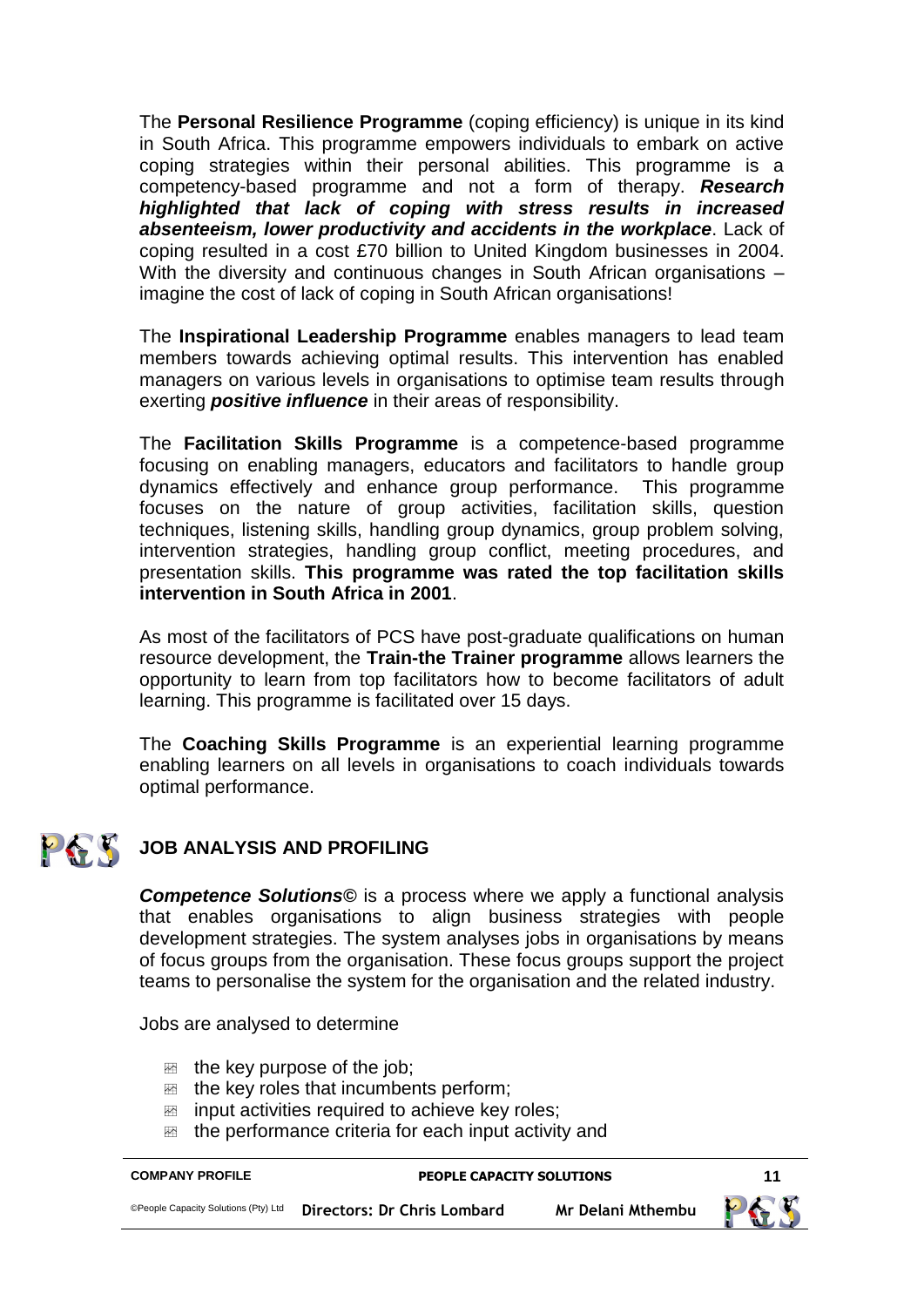- the skills;
- knowledge; and
- personal competencies that will ensure that the performance is achieved
- the control mechanisms and guidelines that govern performance;
- the tools and equipment required to perform input activities; and
- $\mathbb{E}$  the basic conditions of employment within which the job has to be performed.

*Competence Solutions©* can then be used to assess all employees in the organisation against the profiles competencies. On completion of an assessment, a personal training and development plan for each individual can be printed and it will also be stored electronically.

*Competence Solutions©* therefore provides clients with an e-commerce solution that provides organisation-specific:

- $\Box$  Competency-based Job Descriptions
- **T** Competency-based Performance Management Systems
- **Competency-based Training Management System**

## **ORGANISATIONAL DEVELOPMENT**

Our consulting services on an organisational development level include the following:

- Facilitation of strategic planning sessions
- Executive and Management coaching
- Competency profiling and assessment (*Competence Solutions©*)
- Change leadership (minimising resistance to change in the process)
- Change readiness assessments
- Employment Equity Audits and Plans
- o Organisational Audits
- □ Climate Surveys
- □ Managing Diversity
- Change and Transformation Interventions
- Alignment of HR strategies and plans with Business Strategy
- Human Resources Development Strategies
- □ Team Development Interventions

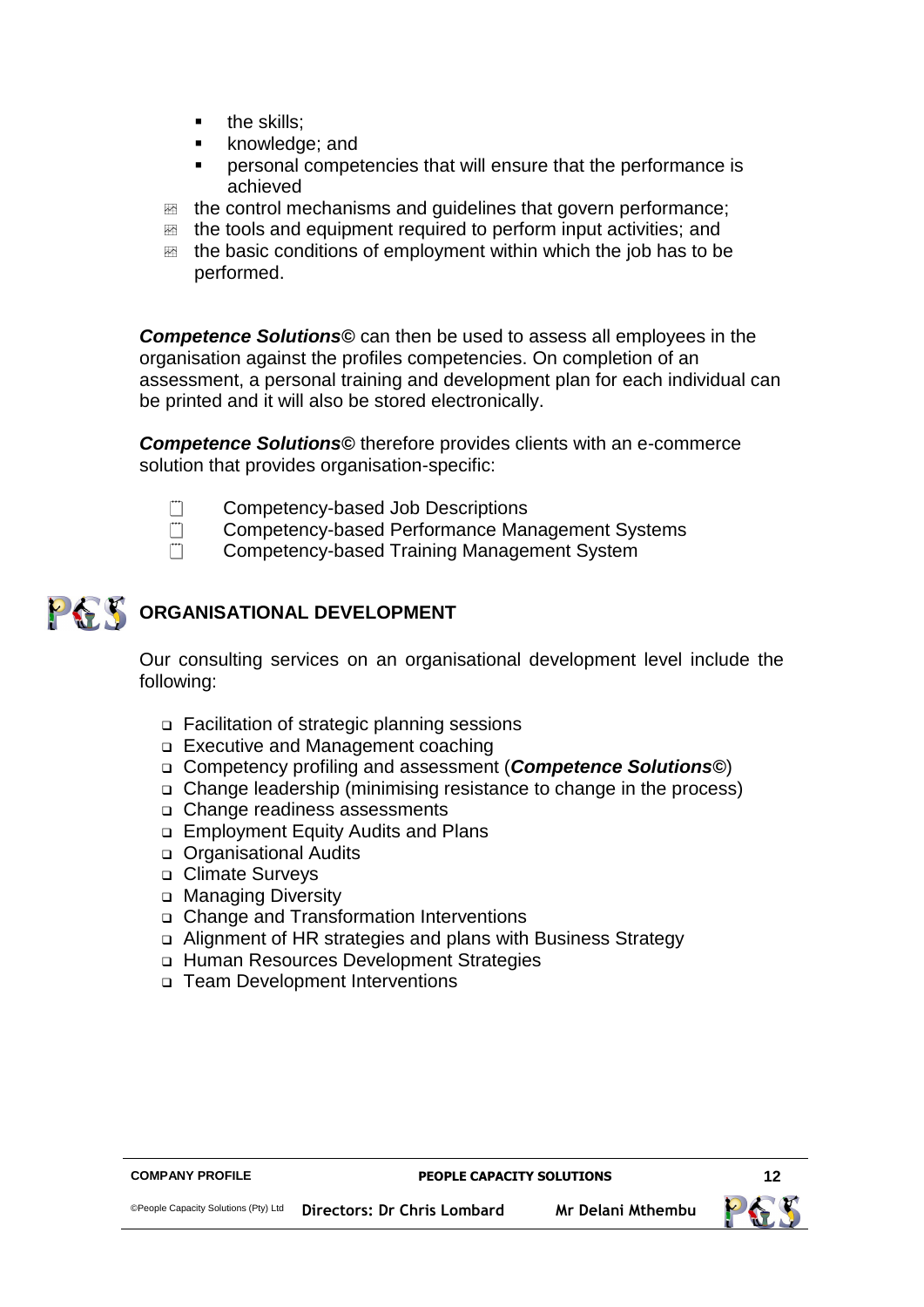#### **PEOPLE**

People Capacity Solutions has access to a wide variety of special skills and expertise. The persons below are the typical calibre of people that are employed by People Capacity Solutions.



#### *Dr. Chris Lombard*

| Qualification      |                            | <b>Institution</b> | Year |
|--------------------|----------------------------|--------------------|------|
| BSc (Mil)          |                            | University of      | 1990 |
|                    |                            | Stellenbosch       |      |
|                    | Hons.B. (HRD) cum laude    | RAU                | 1996 |
| <b>Top Student</b> |                            |                    |      |
|                    | M Phil Leadership,         | RAU                | 2002 |
|                    | Performance and Change     |                    |      |
| Management         |                            |                    |      |
|                    | Top student in             |                    |      |
| ▫                  | Strategy                   |                    |      |
| ▫                  | Management of              |                    |      |
|                    | Change                     |                    |      |
| ◻                  | New Venture                |                    |      |
|                    | Creation                   |                    |      |
| ▫                  | Managing People in         |                    |      |
|                    | <b>Global Markets</b>      |                    |      |
|                    | D Phil (Change Leadership) | RAU                | 2004 |

*Dr. Chris Lombard* is a Director of PCS. Chris developed a unique intervention enabling leaders and managers to deal with resistance to change and developing a culture of bottom-up change in the process. He has implemented this intervention in 6 first-world countries as well as leading South-African organisations resulting successful change.

Chris's fields of specialisation include the facilitation of change interventions and enabling organisations to be self-sufficient in the implementation of change projects. He is also an expert in the facilitation of behavioural change and coping efficiency.

Recent projects conducted by Chris include a Change Leadership intervention for KPMG International in Amsterdam, Murray and Roberts (all national and international sites),as well as change projects for RMB Asset Management, JP Morgan, Momentum.

Chris also designed and developed a Behavioural Excellence programme for Eskom that improved the client from being last in the specific area of influence to being the best in South Africa.

|                             |                   | 13                               |
|-----------------------------|-------------------|----------------------------------|
| Directors: Dr Chris Lombard | Mr Delani Mthembu |                                  |
|                             |                   | <b>PEOPLE CAPACITY SOLUTIONS</b> |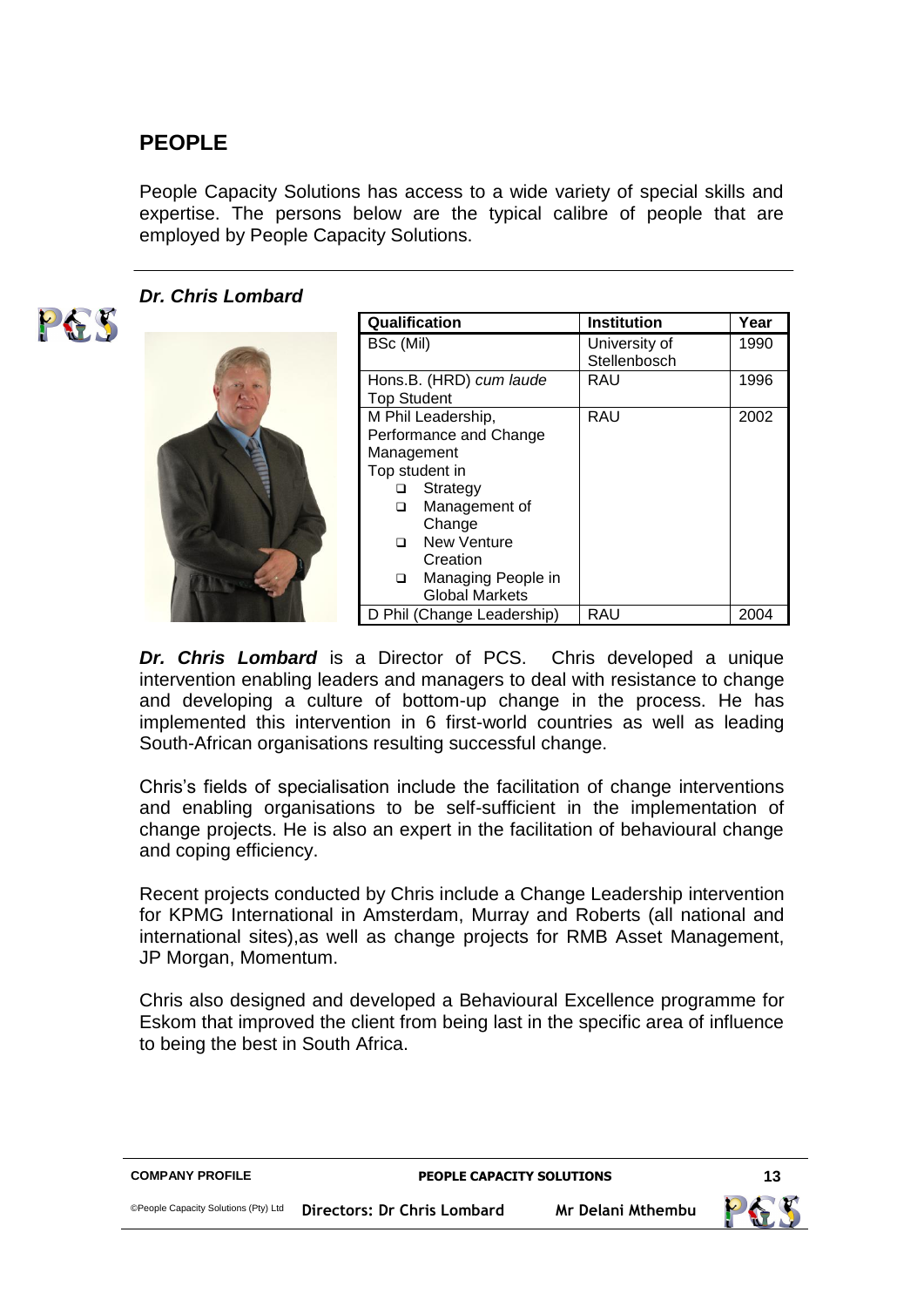#### *Delani Mthembu*

| u<br>巈<br><br>Ш<br>F<br>۴<br>٠                                                                     | f<br>ł<br>٠<br>t.<br>۱<br>ŗ<br>n<br>r<br>٠<br>ñ<br>Ľ<br>11000000000<br>٠<br>٠<br>t<br>11 <i>0733341414</i><br>٠<br>,,,,,,,,,,,<br>10000000 |
|----------------------------------------------------------------------------------------------------|--------------------------------------------------------------------------------------------------------------------------------------------|
| ý.<br>t<br>191999<br>۳<br>٠<br>٠<br>à,<br>m<br>t<br>č<br>УIJ<br>۰<br>٠<br>1566<br>٠<br>۳<br>ŕ<br>× | ٥<br>68.66<br>٠<br>٠<br>٠<br>٠<br>۰<br>111122<br>٠<br>۳<br>۳<br>٠<br>٠<br>n<br>46<br>٠<br>m<br>٠<br>Ľ<br>٠<br>1944                         |

| Qualification             | <b>Institution</b>        | Year |
|---------------------------|---------------------------|------|
| Junior Secondary Teachers | Mgwenya College           | 1981 |
| Certificate               |                           |      |
| BA                        | <b>UNISA</b>              | 1989 |
| BA Hons (HRD)             | RAU                       | 1996 |
| Dip Management            | <b>Newport University</b> | 1991 |
| Development               |                           |      |
| Dip Strategic Management  | <b>Newport University</b> | 1993 |
| Dip Project Management    | <b>Newport University</b> | 1994 |
| Dip Financial Management  | <b>Newport University</b> | 1994 |

*Delani Mthembu* is the Managing Director of PCS. He is also a Director in Change Partners and a former Director at the Franklin Covey Institute.

Delani's fields of specialisation include strategic leadership, executive coaching, youth and community project management and development, life skills facilitation, strategic planning, diversity and employment equity development. Delani is a member of the American Society for Training and Development and of the Enterprise Development Forum.

Delani is a prominent facilitator with the Franklin Covey Foundation and has been approached by Stephen Covey to "Africanise" the "*Seven Habits of Highly Effective People*" as well as "*Principle Centred Leadership*".

Delani has authored Team Coaching (Knowledge Resources) as well as a chapter on African Values in South African Management in a book "*Sawubona Africa - Embracing Four Worlds in South African Management"* published by Wits University in 1996.

#### *Dr Flip Oberholzer*

| Qualification                                                       | <b>Institution</b> | Year |
|---------------------------------------------------------------------|--------------------|------|
| <b>BA SocSci</b>                                                    | <b>RAU</b>         | 1978 |
| <b>BA Hons Psychology</b>                                           | <b>RAU</b>         | 1979 |
| <b>MA Psychology</b>                                                | <b>RAU</b>         | 1981 |
| D Litt et Phil Clinical<br>Psychology                               | <b>RAU</b>         | 1992 |
| Clinical Internship -<br><b>Registered Clinical</b><br>Psychologist |                    |      |

*Dr Oberholzer* is the specialist in assessments in PCS. He is a registered Clinical Psychologist who has a broad range of experience in the Human Resources domain. Flip has spent most of his career in mining and manufacturing in ensuring capable and competent employees in the workplace. The highlight of his career was starting Saldanha Steel having to recruit new employees ensuring the manufacturing giant a successful business entity. Flip was also instrumental in the development and

| <b>COMPANY PROFILE</b>               | <b>PEOPLE CAPACITY SOLUTIONS</b> |                          |     |
|--------------------------------------|----------------------------------|--------------------------|-----|
| ©People Capacity Solutions (Pty) Ltd | Directors: Dr Chris Lombard      | <b>Mr Delani Mthembu</b> | PES |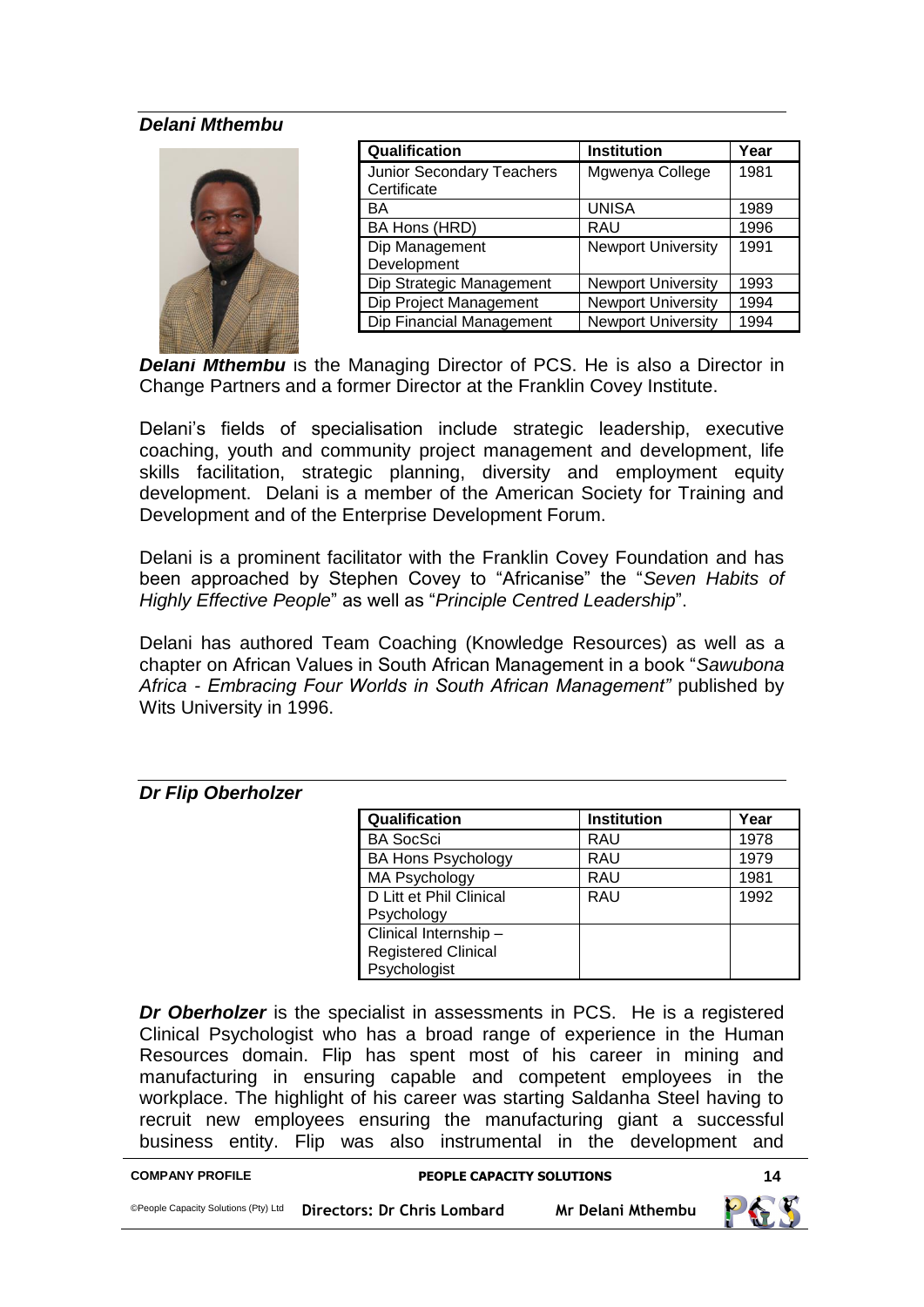establishment of norms for culture-friendly assessment instruments in the South African environment. Dr. Oberholzer is a regular speaker on international forums on assessment ensuring competence in the workplace. He also lectures part-time in Human Resource Management best practice at the Wits Business School.

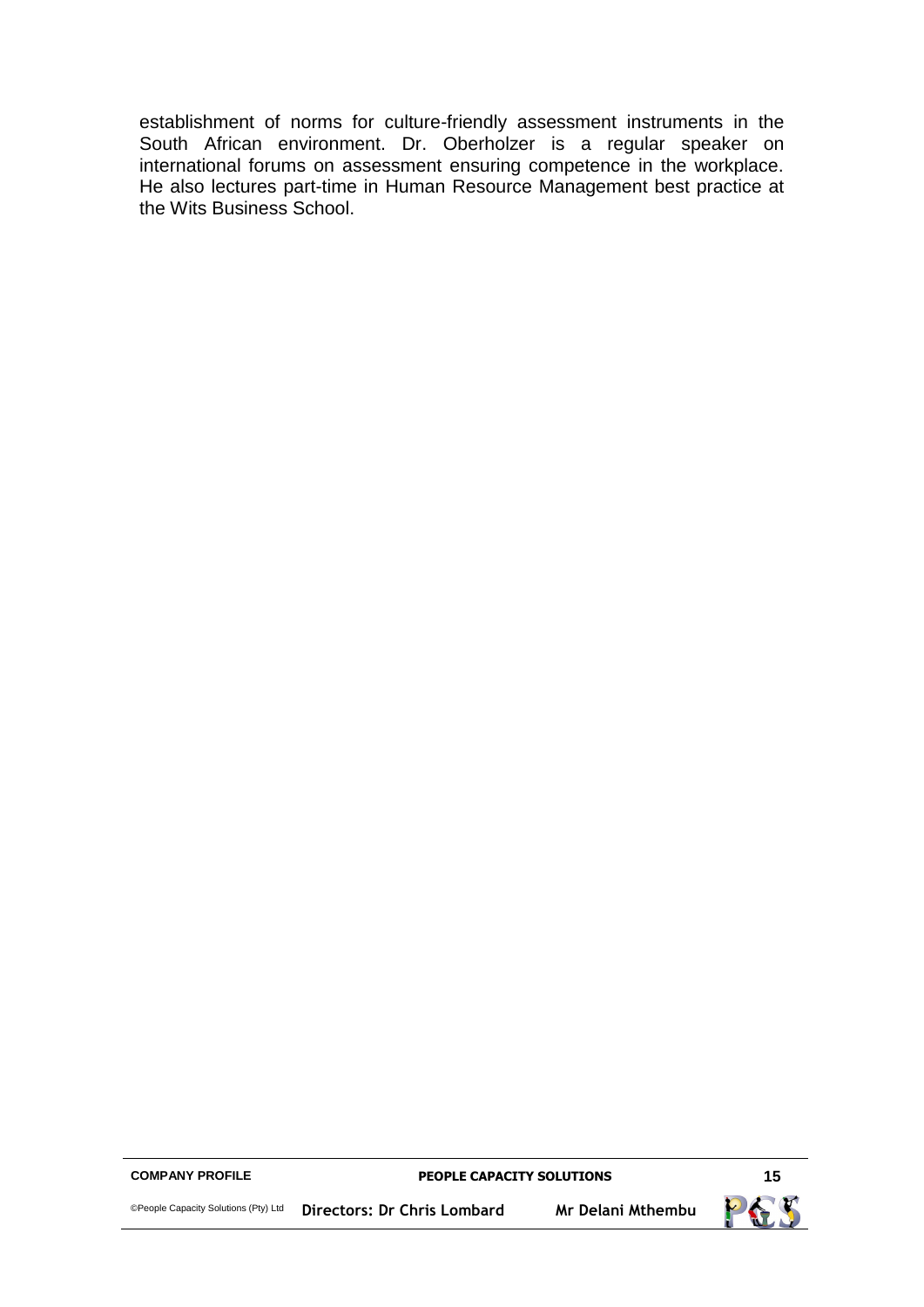

#### **CLIENTS**

- African Bank
- African Sales Company
- Afrox & BOC Gases
- Anglo Platinum
- Automobile Association
- Belay  $\bullet$
- Bosal
- **Brandhouse**
- $\bullet$ **BusinesSure**
- $\bullet$ De Beers
- Department of Defence
- Department of Education
- $\bullet$ Department of Environmental Affairs and Tourism
- $\bullet$ Department of Public Works
- Department of Water Affairs and  $\bullet$ Forestry
- $\bullet$ Dorbyl
- Discovery Health
- Chairperson Industries
- **EcoSource**  $\bullet$
- $\bullet$ Eskom Distribution
- European Union  $\bullet$
- Independent Development Trust  $\bullet$
- $\bullet$ Imperial Distribution
- Juniper Company (London)  $\bullet$
- JD Group
- JP Morgan
- $\bullet$ Kanhym
- Köhler Packaging (Ltd)  $\bullet$
- KPMG International (Amsterdam)
- Land Rover SA
- Louhen Financial Services
- Main Industries
- Momentum
- Munnik, Basson & Da Gama (Call centre)
- Murray and Roberts
- **Nedcor**
- NMG Actuaries and Consultants  $\bullet$
- Paragon Generations
- Plascon [SA] [Pty] Ltd
- RMB Asset Management  $\bullet$
- RMB Unit Trust  $\bullet$
- SA Reserve Bank
- Saldanha Steel
- Santam
- Sasol  $\bullet$
- Smollan Group  $\bullet$
- Standard Bank  $\bullet$
- $\bullet$ **Stryker**
- Sun International [Sun City]  $\bullet$
- $\bullet$ Tibbett & Britten SA
- Tiger Brands Field Services  $\bullet$
- Tile Africa  $\bullet$
- Unilever Channel Management  $\bullet$
- Vriesenhof Vineyards  $\bullet$
- Weir Warman (Africa)
- Wispeco  $\bullet$
- Wooltru Group

#### **COMPANY PROFILE PEOPLE CAPACITY SOLUTIONS 16**